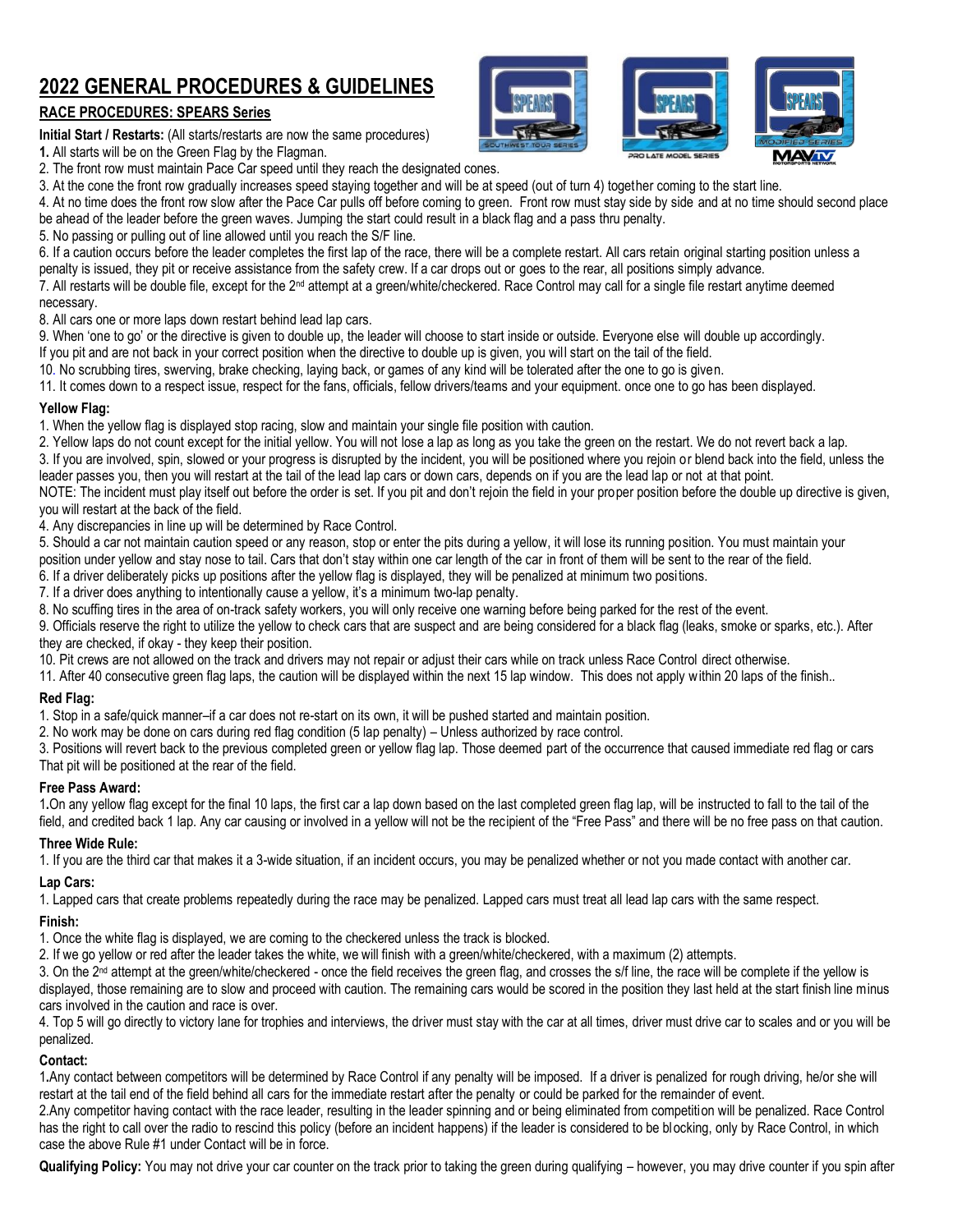## **ALL TEAMS MUST HAVE A WORKING FIRE EXTINGUISHER IN THEIR PIT STALL AND PIT BOX.**

## **Technical Inspection Process & Guidelines**

#### **Engine Inspection**

- 1**.**Engines and carburetors must be inspected and sealed before competition.
- 2.The engine must be cold. Engine inspection will take place prior to the first practice.
- 3**.**If your engine requires an inspection, please contact the series prior to the next race.

## **Pre-Tech –** *Maximum four crew members plus the driver allowed in tech area*

1. Refers to any scheduled tech inspection prior to Qualifying Tech.

2. Teams must identify their crew chief for the purposes of discussion of any tech issues.

3. All cars must go through Pre‐Tech inspection by appointments at each event.

#### **Qualifying Tech –** *Maximum four crew members plus the driver allowed in tech area*

1. Once Qualifying Tech officially opens; all cars are required to be on the ground ready to roll to tech line. Remain in your pit, until an official directs you into tech.

2. Each team must have an air filter at the tech trailer 40 minutes before Qualifying Tech opens if directed to.

3. All cars must go through Qualifying Tech in posted Qualifying order. If you miss your qualifying attempt by more than thr ee positions, you will receive the slower of two laps. If you have a mechanical issue, notify an official.

- 4. Once cars enter the tech station, cars may not be lifted, tugged, or adjusted in any manner unless instructed to do so by an SRL official.
- 5. Remove the hood and air cleaner to enter tech, then replace before going onto scales. No jacks wi ll be allowed after air cleaner is installed, or as directed.

6. Cars should not exceed 30lbs of air in right side and 20lbs in left side tires for tech inspection.

7. More than two attempts to pass through Qualifying Tech will result in "Tech Line Probation".

8. Air pressure and tape are the only change that can be made to the car after Qualifying Tech.

#### **Tech Line Probation**

1. Any team that has to make more than two attempts to pass through Qualifying Tech inspection will be put on "Tech Line Probation", and will immediately be penalized by receiving the slower of two qualifying laps. You are required to take two green flag laps if you are under penalty or you will receive no time.

2. More than three attempts to pass through pre-qualifying – no qualifying attempt will be allowed.

3. Once on "Tech Line Probation" a team must pass through tech inspection in one attempt at future events, or be penalized by receiving the slower of two qualifying laps.

4. The team will remain on "Tech Line Probation" until further notice.

5. A team may also be put on "Tech Line Probation" if their car exceeds the maximum sound limit on more than one occasion.

6. Repeat infractions of any tech specification or policy may also result in "Tech Line Probation".

#### **Post-Qualifying Impound**

1. After qualifying all cars will go to a designated impound area and remain untouched (tape and tire readings allowed) until 15 minutes prior to going to the grid or as directed.

2. Team members should stay in close proximity to their car to push it into starting position, if directed.

3. If a car has a safety/mechanical issue, not related to set up or handling, the team may be granted permission to work only on the mechanical issue described, and start at the rear of the field.

4. If anything safety related happens during qualifying officials reserve the right to let teams fix that item.

5. Driver must exit the car with whatever they need from the car (radios, water bottle, etc.) and leave impound area and no c rew members are allowed in impound until 15 minutes prior to going to the grid or as directed.

6. The only changes allowed are air pressure, tape on the nose and driver aids, which will be done 15 minutes prior going to grid. No jacking of the car will be permitted. 7. If a team desires to make handling adjustments after qualifying, prior to the green flag, they may do so by having the driver bring the car to pit road after the field is rolling behind the pace car. The car will forfeit its starting position and take up the tail end of the field.

#### **Post-Race Tech**

1. The Top 5 cars must stop on the front‐stretch – unless otherwise directed. Cars will be held there until further direction from officials. Each of the Top 5 cars are to proceed directly to post race tech inspection as directed. Driver must stay with car at all times; the driver must drive the car to the scales and remain with the car until cleared by officials to leave.

2. Failure to go directly to tech area will result in a penalty of 5 positions at posted finish and a \$250.00 fine.

3. Under no circumstances is there anything to be done to the top five cars prior to post race tech inspection. Tire readings while car is on the ground are allowed, never jack the car up, and remove the hood or anything else, unless directed by an SRL official.

4. Teams must take any and all measures to comply with officials' requests. Failure to do so will be deemed as an admission of guilt and result in a technical disqualification.

## **APPROVED FLAT TIRE CHANGES:**

1. Unapproved tire change is a two (2) lap penalty – For a tire to be changed during a race without penalty, the tire must **first** be inspected by an SRL Official and must be deemed as flat (10 lbs. or less Left Side / 18 lbs. or less Right Side), or Has severe wheel damage.

#### **Steps for an Approved Tire Change:**

- 1. The team should notify the SRL Officials of a tire issue prior to entering Pit Lane and must stop at the inspection station on Pit Lane, or as directed.
- 2. SRL OFFICIAL PRIOR APPROVAL: No crewmember is allowed to touch or inspect a tire before the SRL Official. If a tire is low on pressure, or has severe wheel damage, it must be first inspected by an SRL Official to be changed without PENALTY. Once inspected, if the tire is low on pressure and considered flat, or suffers from excessive wheel damage the tire may be changed by the team with no penalty. Again, stay clear of the tire until an SRL Official inspects it.
- 3. PENALTY: If a crewmember inspects or touches the tire or wheel before the SRL Official inspects it, or observes directly, it will not be an approved tire change, or if the tire has sufficient air pressure when inspected by the SRL Officials the tire is not approved to change and the team will suffer a (2) two-lap penalty for each unapproved tire change. Tires changed prior to inspection by an SRL Official will be cause for a (2) two-lap penalty per tire.
- 4. Once under PENALTY for an unapproved tire change, you will not be eligible for the "Free Pass" / "Lucky Dog" for the remainder of the race.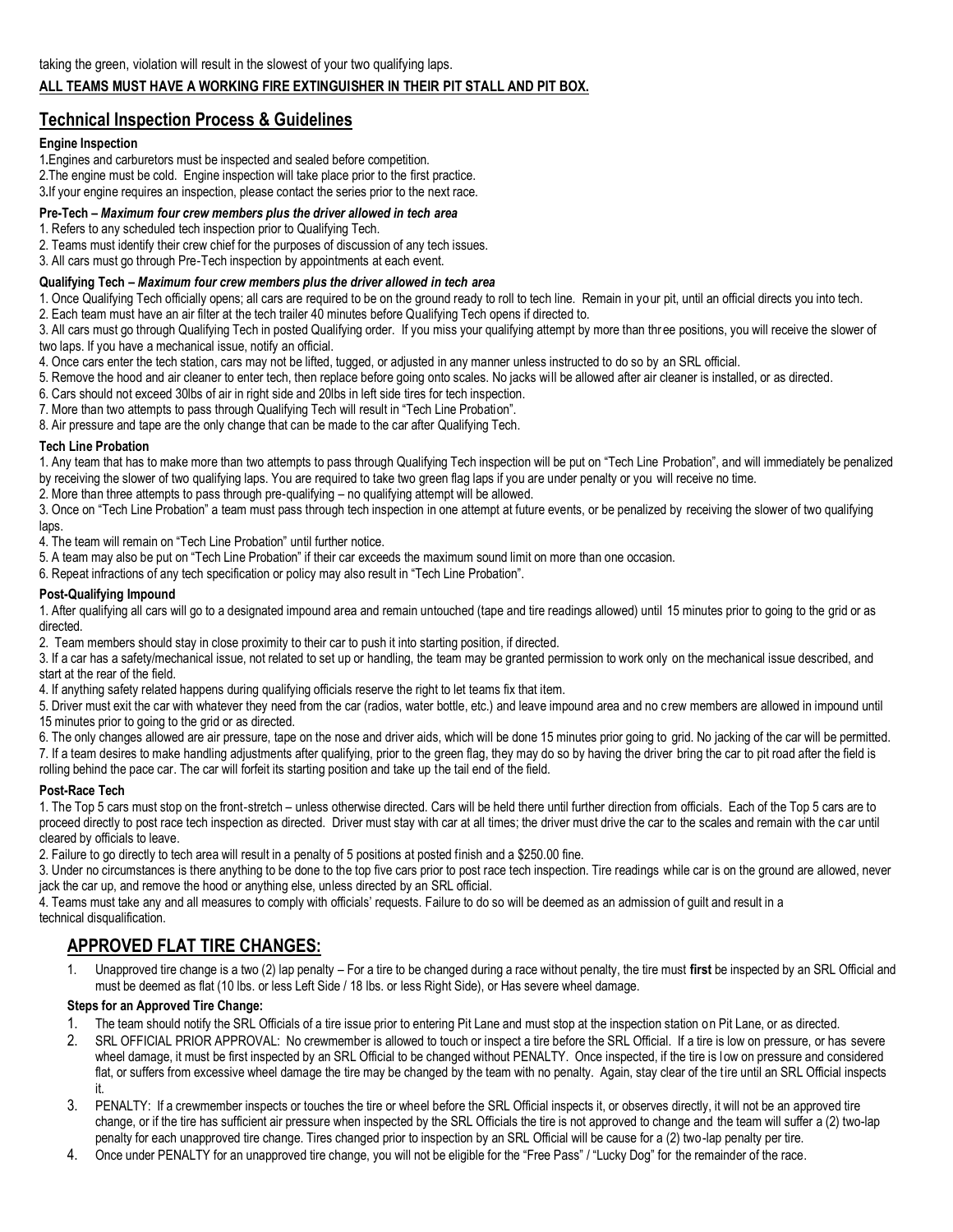- 5. Excessive tire wear, blistering or other factors will not affect the determination of an approved tire change.
- 6. Any tire that is changed must be immediately presented to an SRL official, in which it will be impounded until after post-race tech inspection.

**NOTE:** If the car is on the rim, or is excessively dragging the track. The team may request to pit early while yellows are still counting, without losing laps. IMPORTANT – the team must communicate this request with an SRL Official, and then be given approval to pit early to change the tire.

## **SEASON POINTS CHAMPIONSHIP:**

1. Points will be awarded as follows: **Points Points Points Points Points** 

| 1. Points will be awarded as follows: | <b>Position</b> | <b>Points</b> | <b>Position</b> | <b>Points</b> |
|---------------------------------------|-----------------|---------------|-----------------|---------------|
|                                       | 1               | 180           | 28              | 79            |
|                                       | 2               | 170           | 29              | 76            |
|                                       | 3               | 165           | 30              | 73            |
|                                       | 4               | 160           | 31              | 70            |
|                                       | 5               | 155           | 32              | 67            |
|                                       | 6               | 150           | 33              | 64            |
|                                       | 7               | 146           | 34              | 61            |
|                                       | 8               | 142           | 35              | 58            |
|                                       | 9               | 138           | 36              | 55            |
|                                       | 10              | 134           | 37              | 52            |
|                                       | 11              | 130           | 38              | 49            |
|                                       | 12              | 127           | 39              | 46            |
|                                       | 13              | 124           | 40              | 43            |
|                                       | 14              | 121           | 41              | 40            |
|                                       | 15              | 118           | 42              | 37            |
|                                       | 16              | 115           | 43              | 34            |
|                                       | 17              | 112           | 44              | 31            |
|                                       | 18              | 109           | 45              | 28            |
|                                       | 19              | 106           | 46              | 25            |
|                                       | 20              | 103           | 47              | 22            |
|                                       | 21              | 100           | 48              | 19            |
|                                       | 22              | 97            | 49              | 16            |
|                                       | 23              | 94            | 50              | 13            |
|                                       | 24              | 91            | 51              | 10            |
|                                       | 25              | 88            | 52              | 7             |
|                                       | 26              | 85            | 53              | 4             |
|                                       | 27              | 82            | 54              | 1             |
|                                       |                 |               |                 |               |

2. If at any time two (2) or more drivers or car owners have the same number of points (a "tie"), each driver or car owner will be ranked according to the greatest number of 1st place finishes in 2020 Events for each respective series as of that time. If a tie still exists, the greatest number of 2nd place finishes, 3rd place finishes etc. will be used in the same manner, until the tie is broken.

## **Advertising / Decals on Cars**

The SRL may refuse to permit, or it may restrict or assign the size or placement of decals, identification and advertising of any kind on a car for any reason. All the SRL teams agree to accept the SRL's decision in this regard.

- 1. The SRL may refuse to permit a competitor to participate in an event if the SRL determines that any advertising, sponsorship or similar agreement to which the competitor (or a car owner, driver or crew member associated with the competitor) is or will be a party, is detrimental to the sport, to SRL, or to the Promoter for any reason, including without limitation the public image of the sport.
- 2. Decals, advertising slogans, paint schemes and other graphic designs and text on the car that have not been previously approved by the SRL must not be used unless and until they have been submitted to the SRL and approved by the SRL prior to the event.
- 3. Decals, advertising logos, text or identification of sponsors must not be placed on the front of each door and/or each front fender (between the front of the car and the front of the door number).
- 4. Decals, advertising logos, text or identification of sponsors will not be permitted on the windshield, rear window, or rear spoiler.
- 5. Decals, advertising logos, text or identification of sponsors, other than the 72 square inch identification for the automobile manufacturer, will not be permitted forward of the hood pins on the front of the car.
- 6. Decals, advertising logos, text or identification of sponsors must not extend past the seam between the hood and front fenders and the seam between the rear of the hood and the cowl.
- 7. Decals, advertising logos, text or identification of sponsors must not be on the roof panel.
- 8. No 'For Sale' signs displayed during competition.
- 9. A yellow stripe, a minimum of four (4) inches in height must be displayed on the vertical portion of the rear bumper cover of any car driven by a rookie driver as determined by the series director.
- 10. Roof number must be 36" in height and three inches wide.
- 11. Driver's name to be in minimum two-inch letters above driver's side door.
- 12. The driver's last name is to be displayed on both sides along or just above the rocker panel below the car number in 5" reada ble letters.
- 13. All the SRL contingency sponsors' decals must be placed on all cars to be eligible for any and all event prize money, points and/or awards. The location of these decals will be designated by the SRL. The contingency pack will be supplied by the SRL.

## **Electronic Scoring System**

1. All competitors must have timing transponders on their car for the entire program. **All Transponders must be mounted 160" inches (front of nose to the center of transponder) from front of the nose and on outside of right-side frame rail.** Transponders are mandatory for practice sessions. 2. Photo Finish - If there is an exact time (per the scoring system) for two cars at the finish of a race, the tie will go to the car that was ahead on the previous lan

## **Transponder Lease or Rental**